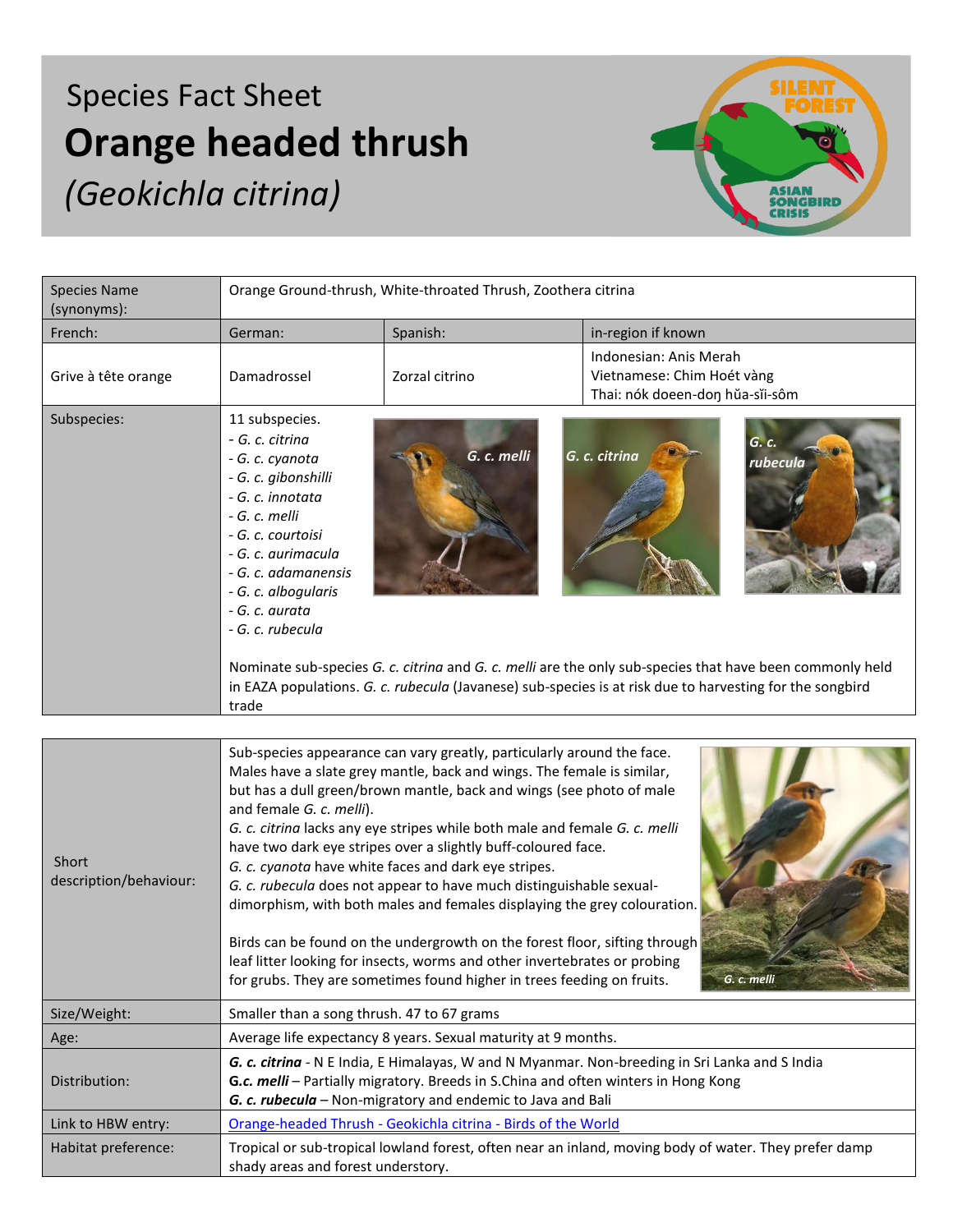| Diet:                                   | Insects, termites, grubs, slugs, fruit, and seeds.                                                                                                                                                                                                                                                                                                                                                                       |                     |                 |  |
|-----------------------------------------|--------------------------------------------------------------------------------------------------------------------------------------------------------------------------------------------------------------------------------------------------------------------------------------------------------------------------------------------------------------------------------------------------------------------------|---------------------|-----------------|--|
| Natural enemies:                        | Humans - captured for use in the songbird trade and locally trapped for food. Predation from cats and<br>snakes.                                                                                                                                                                                                                                                                                                         |                     |                 |  |
| <b>IUCN Status:</b>                     | Least Concerned (June 2019) - whilst the population is in decline, the large range and relatively large<br>population prevents this species reaching the threshold of Vulnerable.<br>Geokichla citrina (Orange-headed Thrush) (iucnredlist.org)<br>Orange-headed Thrush (Geokichla citrina) - BirdLife species factsheet                                                                                                 |                     |                 |  |
| <b>Conservation concerns:</b>           | Trapping for cage birds, particularly in the G. c. rubecula population. The situation in Bali is particularly<br>complex, as habitats are managed to benefit the species and then chicks are harvested from wild nests and<br>sold into the trade. Kristianto and Jepson (2011) found 116,000 chicks were harvested from wild nests in<br>one season. More work is needed to understand the impact this trade is having. |                     |                 |  |
| Links to in-situ projects:              | Prigen Conservation Breeding Ark - Songbird (prigenark.com):<br>This in-region breeding centre is carrying out great work with the threatened G. c. rubecula sub-species,<br>successfully breeding the species and gaining a better understanding of the different behaviours they<br>exhibit.                                                                                                                           |                     |                 |  |
| Conservation<br>recommendation for EEP: | Maintain a sustainable ex-situ population in captivity and gain a good understanding of which sub-species<br>are housed. Separate the population in to correct sub-species where possible.<br>Develop links with in-region facilities and assess the potential to establish an EAZA population of<br>threatened G. c. rubecula.<br>Consider a Head Start program in declining areas.                                     |                     |                 |  |
| <b>IUCN Status History:</b>             | Continually Least Concern (LC), population declining.                                                                                                                                                                                                                                                                                                                                                                    |                     |                 |  |
| Population<br>purpose/status:           | This species is a model of understory life. The population helps show plight of songbirds in Asia and the<br>complexity of the threats they face.                                                                                                                                                                                                                                                                        |                     |                 |  |
| Total individuals:                      |                                                                                                                                                                                                                                                                                                                                                                                                                          | Total institutions: | Current trend:  |  |
| 13.11                                   |                                                                                                                                                                                                                                                                                                                                                                                                                          | 11                  | Interest waning |  |

| <b>EAZA population target:</b> | Encourage institutions to enter correct sub species on ZIMS and increase numbers and holders.                                                                                                                                                                                                                                                                                                                                                                                                                                                                                                                                                                                                                                                                                                                                                                                        |                                                                                                                                                                                                                                                                                                                                                                                                                           |                  |  |
|--------------------------------|--------------------------------------------------------------------------------------------------------------------------------------------------------------------------------------------------------------------------------------------------------------------------------------------------------------------------------------------------------------------------------------------------------------------------------------------------------------------------------------------------------------------------------------------------------------------------------------------------------------------------------------------------------------------------------------------------------------------------------------------------------------------------------------------------------------------------------------------------------------------------------------|---------------------------------------------------------------------------------------------------------------------------------------------------------------------------------------------------------------------------------------------------------------------------------------------------------------------------------------------------------------------------------------------------------------------------|------------------|--|
| Target pop. Size (A):          |                                                                                                                                                                                                                                                                                                                                                                                                                                                                                                                                                                                                                                                                                                                                                                                                                                                                                      | Institutional needs (B):                                                                                                                                                                                                                                                                                                                                                                                                  | Genetic targets: |  |
| 150 of one sub-species         |                                                                                                                                                                                                                                                                                                                                                                                                                                                                                                                                                                                                                                                                                                                                                                                                                                                                                      | 200 including private holders                                                                                                                                                                                                                                                                                                                                                                                             |                  |  |
| Availability for zoos:         | Currently low. The species has historically bred well in captivity, however numbers in EAZA are still<br>decreasing whilst new pairs are established.                                                                                                                                                                                                                                                                                                                                                                                                                                                                                                                                                                                                                                                                                                                                |                                                                                                                                                                                                                                                                                                                                                                                                                           |                  |  |
| Key husbandry issues:          | • Provide lots of choice of nesting material.<br>If pairs are kept in small aviaries, it may be necessary to pull chicks just before fledgling and rear by<br>hand, if there are signs of aggression from adults. Even in larger spaces, males can start to show<br>aggression toward fledglings, so this should be monitored closely, and the young birds removed if<br>necessary.<br>Aggression between males and females is not uncommon. More space is ideal, but plentiful cover can<br>help reduce incidents.<br>Plenty of live food is required in the breeding season. Earthworms are relished by pairs with chicks and<br>are considered essential for rearing birds.<br>Metabolic bone disease has been an issue with fledglings, particularly when housed indoors in tropical<br>$\bullet$<br>houses. In this instance, birds should have access to UV light for basking. |                                                                                                                                                                                                                                                                                                                                                                                                                           |                  |  |
| Exhibit (compatibility):       | Compatible in a mixed exhibit. Species can be kept as a pair in an aviary or can live in groups in a large<br>aviaries or tropical house.                                                                                                                                                                                                                                                                                                                                                                                                                                                                                                                                                                                                                                                                                                                                            |                                                                                                                                                                                                                                                                                                                                                                                                                           |                  |  |
| Reproduction:                  | <b>Incubation: 14 days</b>                                                                                                                                                                                                                                                                                                                                                                                                                                                                                                                                                                                                                                                                                                                                                                                                                                                           | Nesting: May into August. Nests are often self-built in the forks of<br>trees, birds may also build in open topped low sided containers such<br>as wicker baskets, usually at a minimum height of 1.5m<br>Material: Leaves, small sticks, moss and dry grass. The species can be<br>fussy, so provide lots of fresh material and numerous options.<br>Clutches: 4 eggs to each clutch and they can lay up to 3 clutches a | G. c. melli      |  |